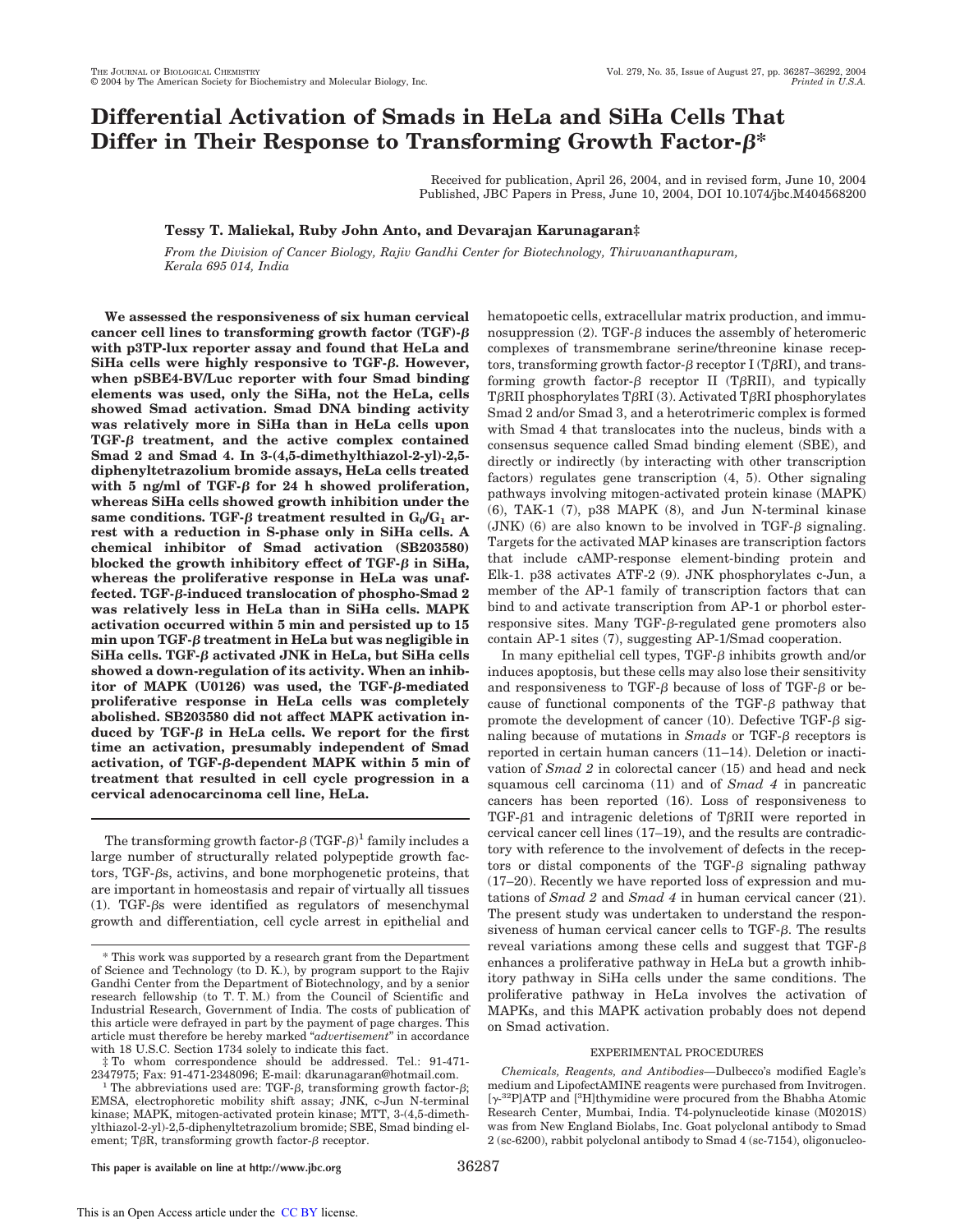

were transfected with p3TP-lux and pRL/CMV constructs and treated with or without 5 ng/ml human recombinant TGF- $\beta$  for 16 h. Luciferase activity was then measured as described under "Experimental Procedures." The activity obtained for the reporter gene was normalized using the *Renilla* luciferase activity of pRL/CMV. The values are expressed as -fold activation over those of untreated cells. The *error bars* indicate the S.D. of four values. Similar results were obtained when the experiment was repeated once again. *B*, human cervical cancer cells were transfected with pSBE4-BV/Luc and pRL/CMV constructs and treated with or without 5 ng/ml human recombinant TGF- $\beta$  for 16 h. Luciferase activity was calculated as in *panel A*. The *error bars* indicate the S.D. of four values. Similar results were obtained when the experiment was repeated once again.

tide probes of Smads (sc-2603) and AP-1 (sc-2501), and chemiluminescence luminol reagent (sc 2048) were bought from Santa Cruz Biotechnology. MTT (3-(4,5-dimethylthiazol-2-yl)-2,5-diphenyltetrazolium bromide), peroxidase- and rhodamine-conjugated secondary antibodies, mouse monoclonal antibody against  $\beta$ -actin (A5441), human recombinant epidermal growth factor (E9644), human recombinant TGF- $\beta$ 1 (T7039), and propidium iodide were obtained from Sigma. Rabbit polyclonal antibody to phospho-p42/44 MAPK (9910) was obtained from Cell Signaling Technology. Anti-phospho-specific Smad 2 (566415) and U0126 were procured from Calbiochem, and SB203580 was purchased from Alexis Corporation. The p3TP-lux construct was a generous gift from Dr. P. Kondaiah, IISc, Bangalore, and pSBE4-BV/Luc was a generous gift from Dr. Bert Vogelstein, The Johns Hopkins Oncology Center Molecular Genetics Laboratory. The plasmid pRL/CMV, the dual luciferase assay kit (E 1910), and RNase A were purchased from Promega.

*Cell Culture and Luciferase Assay—*Human cervical cancer cell lines were grown as monolayer cultures in Dulbecco's modified Eagle's medium (Invitrogen) containing 10% fetal bovine serum (Sigma) and antibiotics (100 units/ml penicillin and 100  $\mu$ g/ml streptomycin) in a humidified atmosphere of 5%  $\mathrm{CO}_2$  at 37 °C. Cells (3  $\times$  10<sup>4</sup>) were transfected with the reporter plasmid and the pRL/CMV plasmid in 100:1 ratio using LipofectAMINE according to the manufacturer's protocol (Invitrogen). After overnight transfection, the cells were allowed to recover for 10 h in Dulbecco's modified Eagle's medium containing 10% fetal bovine serum and were treated with or without TGF- $\beta$  (5 ng/ml) in serum-free medium for 16 h. Luciferase assay was performed using the dual luciferase assay reagent (E-1910) following the manufacturer's protocol (Promega). Bioluminescence was measured using a Turner Designs luminometer (TD-20/20) from Promega.

*Electrophoretic Mobility Shift Assay (EMSA)—*Nuclear extracts for EMSA were prepared essentially as reported earlier (22). Briefly, the binding reaction mixture (containing 0.5 ng of oligonucleotide labeled with  $[\gamma^{32}P]$ ATP using T4-polynucleotide kinase, 10  $\mu$ g of nuclear extracts in 10 mM Tris (pH 7.5) buffer, 50 mM NaCl, 1 mM dithiothreitol, 1 mM EDTA, 5% glycerol, and 1  $\mu$ g of poly(dI-dC) was incubated for 1 h on ice, and appropriate antibodies were included before incubation for supershift assays. DNA-protein complexes were resolved by electrophoresis through 4% PAGE containing 2.5% glycerol with  $0.25 \times$  Tris borate ethylenediamine tetraacetic acid. The gels were dried and exposed on a phosphorimaging screen (Bio-Rad) for 1 h for visualization.

*MTT Assay—*Cells were seeded in 96-well plates (5000 cells/well) and treated with or without TGF- $\beta$  in serum-free medium. MTT was added (25  $\mu$ l of 5 mg/ml stock) and incubated for 2 h. The formazan crystals formed were solubilized in MTT lysis solution (20% SDS in 50% formamide) for 4 h, and the absorbance was measured in a 96-well plate reader (Bio-Rad) at 570 nm.

*Cell Cycle Analysis*—Cells were seeded  $(1 \times 10^6 \text{ cells})$  in 60-m Petri plates, treated with or without TGF- $\beta$  for 24 h, and trypsinized and washed in phosphate-buffered saline. The cells were fixed in 70% ethanol at  $-20$  °C overnight. The cells were washed with phosphatebuffered saline containing 0.2% Tween 20, suspended in phosphatebuffered saline containing 25  $\mu$ g/ml of RNase, and incubated at 37 °C for 1 h. The cells were stained with 25  $\mu$ g/ml of propidium iodide for 15 min. The cell suspensions were then analyzed in a fluorescence-activated cell sorter analyzer. Only the single cells were included in the analysis.

*Immunofluorescence—*Monolayer cells were cultured on coverslips and treated with or without TGF- $\beta$  for 24 h. Monolayer was fixed with 4% buffered paraformaldehyde, permeabilized with 0.2% Triton X 100, and then treated with anti-phospho-Smad 2 for 4 h at 37 °C. Rhodamine-conjugated secondary antibody was treated for 45 min, and the cells were visualized under UV light.

*Western Blotting—*Western blotting was performed as described (23) using an antibody to phospho-p42/44 MAPK; p42 MAPK antibody was used as the control. Appropriate peroxidase-conjugated secondary antibodies were used, and the blot was developed using chemiluminescence luminol reagent according to the manufacturer's protocol (Santa Cruz Biotechnology).

#### RESULTS AND DISCUSSION

 $TGF- $\beta$  responses of human cervical cancer cell lines$ was assessed with a reporter assay using p3TP-lux containing multiple response elements from the promoter of plasminogen activator inhibitor, which include the SBE and three phorbol ester-responsive elements (24) that together mediate optimal activation by TGF- $\beta$  (25, 26). Upon treatment with TGF- $\beta$ , the response (expressed as -fold activation of luciferase over untreated control) was high in HeLa (5.5-fold) followed by SiHa (4.2-fold), whereas Bu 25TK, C-33A, Ca Ski, and ME-180 cells were relatively less responsive to  $TGF- $\beta$  (Fig. 1A). When a$ Smad 4-activated transcriptional reporter with four SBEs (pSBE4-BV/Luc) was used to check the involvement of Smads alone in TGF- $\beta$  responsiveness, it was very high in SiHa cells, whereas others, including HeLa, were relatively less responsive (Fig. 1*B*). Thus, both SiHa and HeLa cells were sensitive to the p3TP-lux reporter assay, whereas SiHa, but not HeLa, cells were sensitive to  $TGF- $\beta$  with pSBE4-BV/Luc. Loss of respon$ siveness to  $TGF- $\beta$  in some of the human cervical cancer cell$ lines observed in the present study is consistent with earlier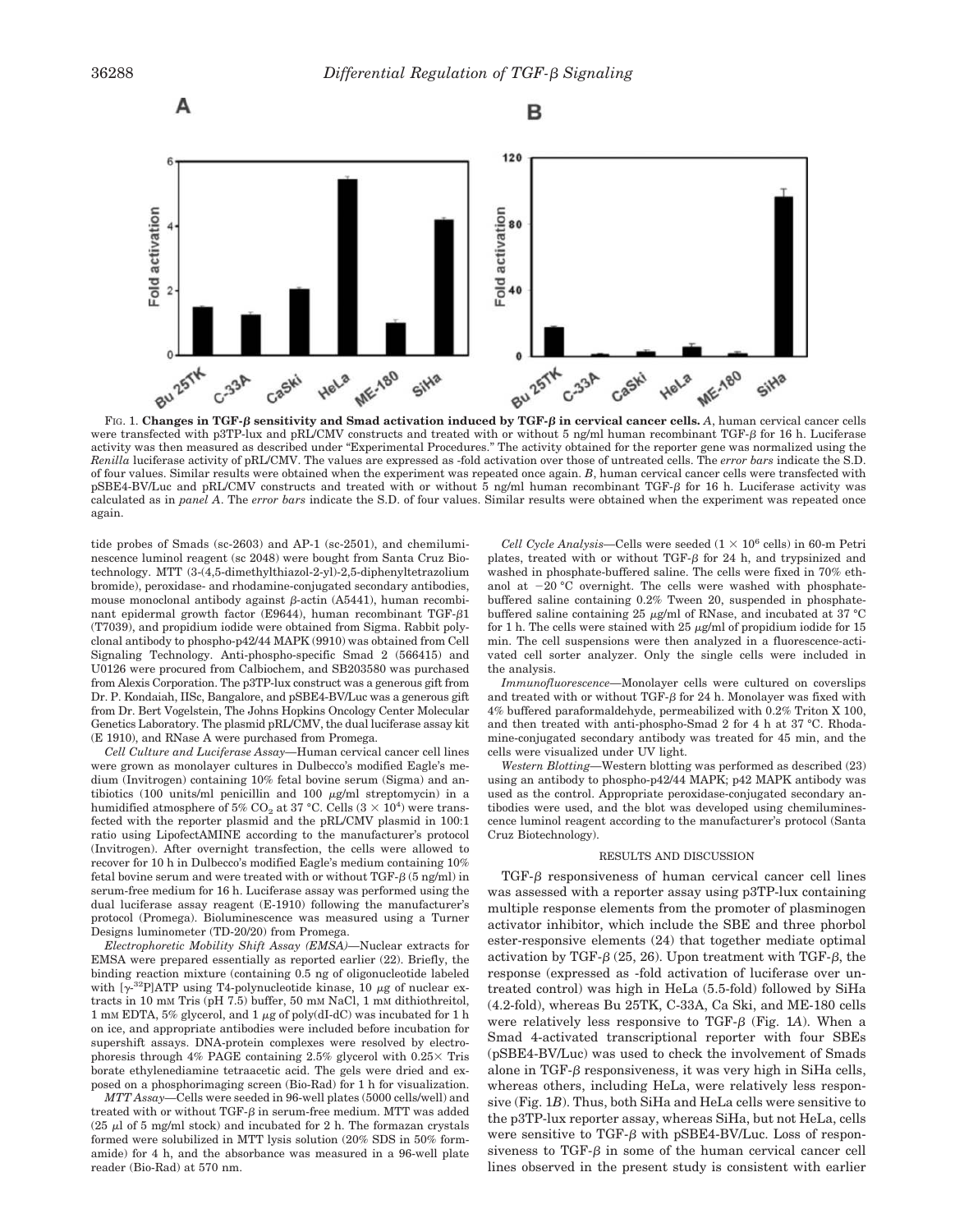reports in pancreatic (27), head and neck (11), and colon cancers (28), but it appears to be a rare event in esophageal squamous cell carcinoma (29). The loss of sensitivity to TGF- $\beta$ observed in Bu25TK, C-33A, CaSki, and ME-180 may be because of the loss of function of any of the components of the TGF- $\beta$  pathway; in addition, intragenic deletions of T $\beta$ RII were reported in ME-180 and C-33A (17, 18). In agreement with our results,  $TGF-\beta$  has been shown to induce the expression of the plasminogen activator inhibitor gene in SiHa and HeLa cells (17). However, in another study, SiHa cells were reported to be resistant to TGF- $\beta$  because of a mutation in *Smad 4* (19), although we could not detect any mutations in *Smad 2* or *Smad 4* in SiHa cells (21). Actual reasons for these contradictory results in SiHa cells are not clear, but accumulation of genetic variations within a cell line acquiring new characteristics is known to occur and the responsiveness to  $TGF- $\beta$  depends on its$ concentration (30, 31).

To analyze the involvement of Smad activation in TGF- $\beta$ response, DNA binding ability of Smads in the presence and absence of TGF- $\beta$  was then examined in human cervical cancer cells by EMSA using  $^{32}P$ -labeled SBE. TGF- $\beta$  enhanced the DNA binding activity of Smads more prominently in SiHa than Ca Ski, Bu 25TK, and HeLa, whereas no activation could be observed in C-33A and ME-180 (Fig. 2*A*). To know whether the active complexes that bound SBE actually contained Smads, nuclear extracts from SiHa cells treated with  $TGF- $\beta$  (that$ showed maximum DNA binding activity) were incubated with antibodies to Smad 2 or Smad 4 while carrying out EMSA. Both the antibodies shifted the active complex (supershift), slowing down its migration in the gel, suggesting that it contains Smad 2 and Smad 4 (Fig. 2*B*). Together these results show that human cervical cancer cells vary in their response to  $TGF- $\beta$ ,$ indicating the existence of defective  $TGF- $\beta$  signaling in some$ cervical cancer cells. These results also suggest that even though HeLa cells respond to  $TGF- $\beta$ , the activation of Smads is$ minimal in these cells. It is possible that the induction observed with p3TP-lux reporter construct by TGF- $\beta$  in HeLa cells may be independent of the activation of Smads. The negligible stimulation of  $pSBE4-BV/Luc$  that contains four SBEs by TGF- $\beta$  in HeLa cells suggests that because Smads are either inadequate or not essential for TGF- $\beta$  response, additional factors are necessary. It is also to be noted that the DNA binding activity of Smads in HeLa upon TGF- $\beta$  treatment is relatively less than that of SiHa cells.

Because HeLa and SiHa cells differed in their response to TGF- $\beta$  when assessed by EMSA and two different reporter assays, it was decided to analyze their growth response to TGF- $\beta$  (5 or 10 ng/ml) by MTT assay for different time intervals  $(24, 48,$  and  $72$  h). In HeLa cells at  $24$  h, 5 ng/ml of TGF- $\beta$ induced proliferation (110  $\pm$  2.1%), but at 10 ng/ml it inhibited cell growth (95  $\pm$  2.1%). The viability decreased at other time points although more effectively at 48 than 72 h with both the concentrations of TGF- $\beta$  (Fig. 3A). TGF- $\beta$  decreased the viability in SiHa cells at all the time periods of the study, but the effect was maximum at 24 h for both the concentrations (85  $\pm$ 2.5 and 84  $\pm$  0.5% over control for 5 and 10 ng/ml, respectively) (Fig. 3A). To get a better picture of  $TGF- $\beta$ -mediated changes in$ growth, the changes in cell cycle stages were analyzed with and without TGF- $\beta$ ; to understand the involvement of Smads, a chemical inhibitor of Smads (SB203580) was used (32). As shown in Fig. 3*B*, 68.2% of HeLa cells were at  $G_0/G_1$  -phase, 13.3% at S-phase, and 18.4% at  $G_2/M$ -phase, but only 56% of TGF-β-treated HeLa cells were at  $\mathrm{G_{0}/G_{1}}$ -phase. Treatment with SB203580 did not have much effect either alone or if given before TGF- $\beta$  treatment. In the case of untreated SiHa cells,  $72.6\%$  were at  $G_0/G_1$ -phase,  $9.8\%$  at S-phase, and  $12.8\%$  at

A



FIG. 2. **Changes in the DNA binding ability of Smads induced** by TGF- $\beta$  in human cervical cancer cells and the nature of the **active Smad DNA binding complex in SiHa cells.** *A*, human cervical cancer cells were treated with  $(+)$  or without  $(-)$  10 ng/ml TGF- $\beta$  for 1 h, and EMSA was carried out as described under "Experimental Procedures." *B*, supershift assay showing nuclear extracts from SiHa cells (15  $\mu$ g) that were treated with or without TGF- $\beta$  (10 ng/ml) for 1 h and incubated with the indicated antibody  $(2 \mu g)$  or unlabeled oligo. EMSA was performed as above. The position of the active band is indicated with an *asterisk*. *Arrows* indicate the supershift. Results shown were confirmed in two other independent experiments.

 $\mathrm{G}_2\!/\mathrm{M}\textrm{-}$ phase, and treatment with TGF- $\beta$  induced a  $\mathrm{G}_0\!/\mathrm{G}_1$  arrest in SiHa cells (85%) and subsequent reduction in S-phase (4.9%) (Fig. 3*B*). As in HeLa, SB203580 treatment alone did not cause any significant change in cell cycle phases of SiHa cells, but pretreatment with SB203580 almost reversed TGF-6-induced changes in  $G_0/G_1$ - (75.5%) and S-phase (8.5%) (Fig. 3*B*). These results indicate that  $TGF-\beta$ -induced growth responses differ between SiHa and HeLa cells and that TGF- $\beta$ -induced response in HeLa could not be blocked by SB203580, whereas the same compound blocked the growth arrest induced by TGF- $\beta$  in SiHa cells. To confirm the role of Smads in these differential TGF-6-induced responses, localization of phospho-Smad 2 was analyzed by immunofluorescence with or without  $TGF- $\beta$  treat$ ment or SB203580 pretreatment. The untreated and SB203580-treated SiHa cells showed 16 and 12.8% nuclear positivity, respectively. In the SB203580-treated cells, accumulation on the nuclear membrane was observed in several cells, indicating a blockade of nuclear translocation. When the cells were treated with  $TGF- $\beta$ , the intensity as well as the nuclear$ positivity for phospho-Smad 2 increased (68.6%); the nuclear localization was blocked when the cells were treated with TGF- $\beta$  after SB203580 treatment (17%) (Fig. 3C). HeLa cells showed basal nuclear positivity for phospho-Smad 2 (18%), and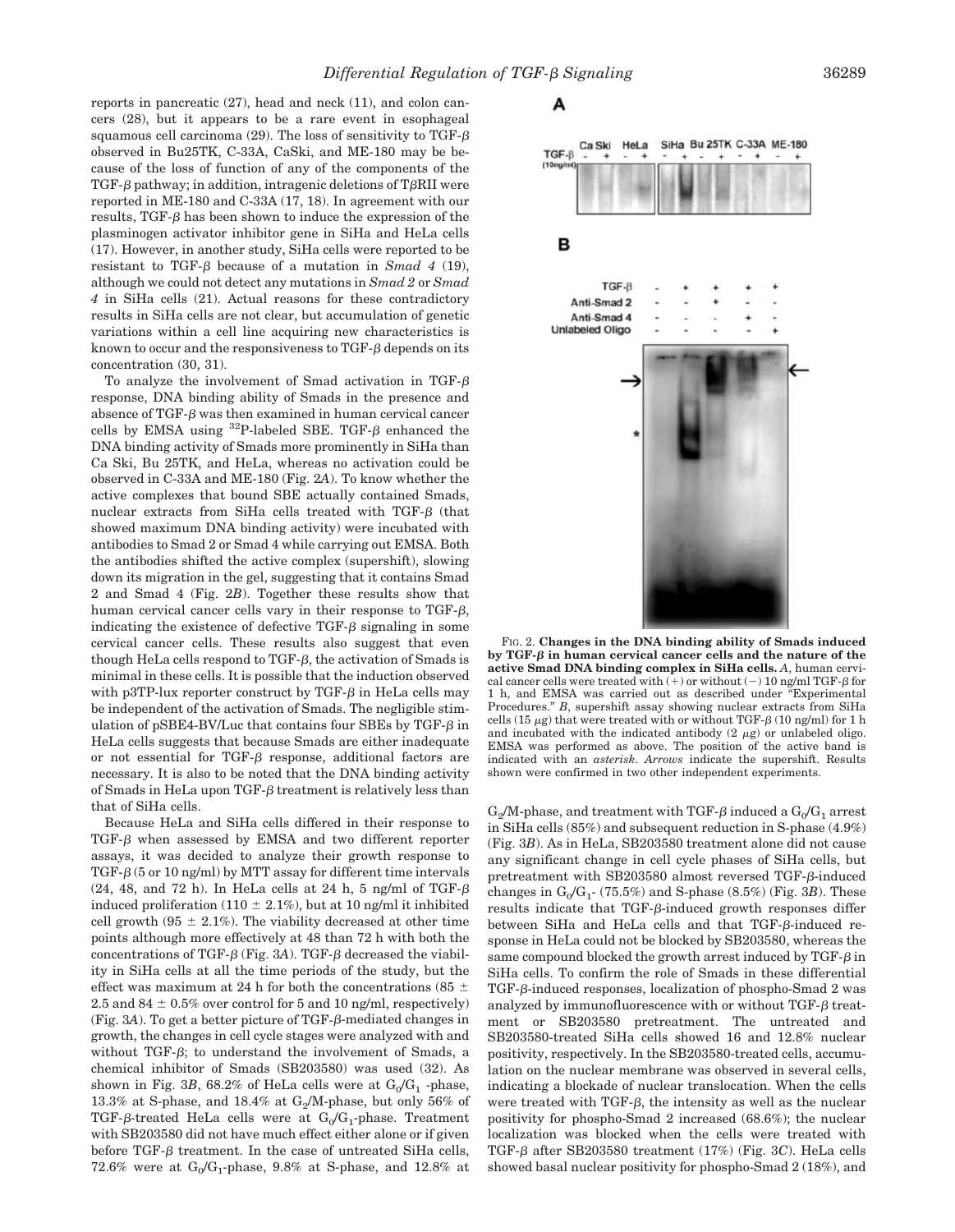

FIG. 3. **Changes in cell viability induced by TGF- and variations in cell cycle and phosphorylated Smad 2 in HeLa and SiHa cells induced by TGF- or SB203580 or a combination of both.** *A*, cells were treated with (5 or 10 ng/ml) or without the indicated concentrations of TGF- $\beta$  for the time intervals shown, and MTT assay was performed as described under "Experimental Procedures." The percentage of viability over the control is shown. The *error bars* indicate the S.D. of six values, and the results were confirmed in another independent experiment. *B*, to analyze cell cycle changes, the cells were treated with 5 ng/ml TGF- $\beta$  for 24 h (with 1 h of pretreatment of 1  $\mu$ M SB203580 wherever indicated), fixed with ethanol, stained with propidium iodide, and analyzed for cell cycle as described under "Experimental Procedures." M1, M2, and M3 indicate the cells in G<sub>0</sub>/G<sub>1</sub>-, S-, and G<sub>2</sub>/M-phases, respectively. *C*, the nuclear accumulation of phospho-Smad-2 was analyzed by immunofluorescence. The cells were treated with 5 ng/ml TGF- $\beta$  for 24 h (with 1 h of pretreatment of 1  $\mu$ M SB203580 wherever indicated), and immunofluorescence was done as described under "Experimental Procedures."

this was unaffected in SB203580-treated cells. Upon TGF treatment, the nuclear accumulation increased to 30.3%.  $SB203580$  treatment could also inhibit the TGF- $\beta$ -induced nuclear translocation (14%) of Smads in HeLa cells (Fig. 3*C*). Thus, in SiHa cells  $TGF- $\beta$ -mediated growth inhibition depends$ on the nuclear accumulation of activated Smads. In HeLa cells the cell cycle progression induced by  $TGF- $\beta$  is presumably$ 

independent of Smad activation because the use of SB203580 did not alter the TGF- $\beta$ -induced decrease in G<sub>0</sub>/G<sub>1</sub>-phase cells, although the marginal Smad activation induced by  $TGF- $\beta$  was$ completely blocked by this compound. Even though a small fraction of the HeLa cells showed a nuclear accumulation of activated Smads, the effects exerted by  $TGF- $\beta$  on cell cycle do$ not seem to depend on this activation of Smads as the inhibi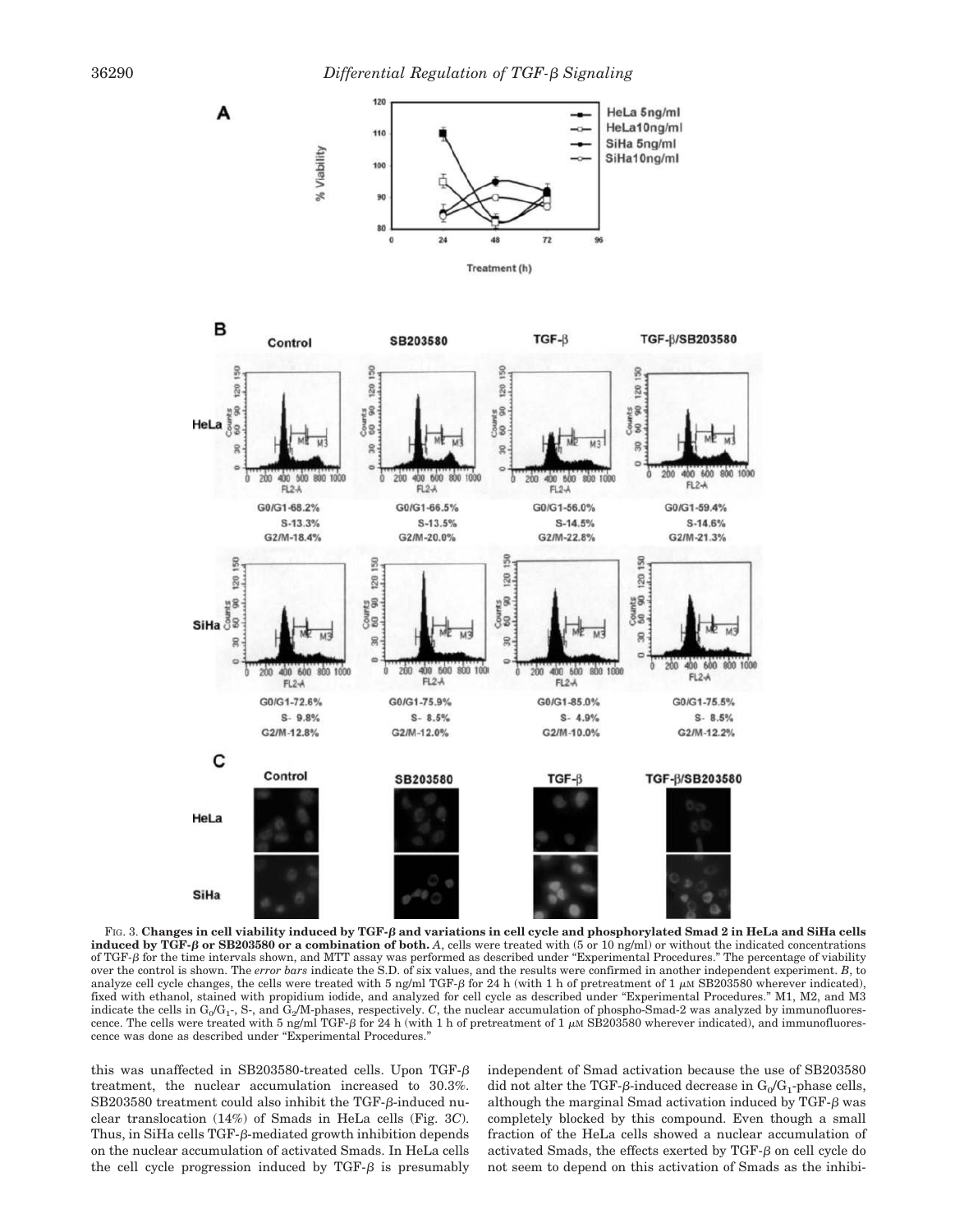*Differential Regulation of TGF- Signaling* 36291



**of AP-1, MAPK, and JNK in HeLa and SiHa cells.** *A*, cells were treated with 5 ng/ml of TGF- $\beta$  for 1 h or 5 ng/ml of EGF for 30 min, and EMSA was carried out using the AP1 consensus probe as described under "Experimental Proce-"Experimental Procedures." *B*, the cells were treated with 5 ng/ml of TGF- $\beta$  for different time intervals as indicated. Western blotting was done using anti-phospho-p42/p44 MAPK as described under "Experimental Procedures." The membrane was reprobed with anti-phospho-JNK antibody and then with anti- $\beta$ -actin antibody. Densitometric analysis was done using the normalized values for  $\beta$ -actin as shown. *C*, the cells were treated with TGF- $\beta$  for 24 h. U0126 (10  $\mu$ M) and SB203580 were added and incubated for 1 h either alone or before the addition of TGF- $\beta$  as indicated. MTT assay was performed as described earlier.  $D$ , HeLa cells were treated with TGF- $\beta$  for 15 min with pretreatment of U0126 or SB203580 wherever indicated. Western blotting was performed with anti-phospho-p42/44 MAPK antibody, and the membrane was reprobed with anti- $\beta$ -actin. Densitometric units normalized for  $\beta$ -actin are shown.

FIG. 4. **TGF--mediated activation**

tion of Smads with SB 203580 did not alter the decrease in the percentage of cells at  $\mathrm{G}_0/\mathrm{G}_1$ . Thus, in HeLa cells at least in the initial stages, a TGF- $\beta$ -dependent pathway is activated that probably does not require Smad activation. Without a functional *Smad 4* gene, VACO-235, a colon cancer cell line, exhibited TGF-6-mediated growth inhibition as well as activation of p3TP-lux reporter, but not pSBE4-BV/Luc (33), suggesting a possible Smad-independent pathway in this cell line. Growth inhibitory responses to  $TGF- $\beta$  appear to be transactivated, at$ least in part, by a Smad 4-independent pathway (34–36).  $TGF- $\beta$  insensitivity may also involve novel mechanisms inde$ pendent of Smads (33, 37).

MAPK pathway is the major proliferative pathway operational in most cells, resulting in the activation of AP-1. The results from EMSA indicate that EGF, used as a positive control, induced DNA binding activity of AP-1 in HeLa and SiHa cells, whereas TGF-6 enhanced it in HeLa cells, but not SiHa

cells (Fig. 4*A*). Western blot for phospho-p42/p44 MAPK shows that activation occurred within 5 min in HeLa cells and persisted up to 15 min upon TGF- $\beta$  treatment, whereas the activation in SiHa cells was negligible (Fig. 4*B*). Changes in JNK activation were also analyzed by Western blot using phospho-JNK antibody. After 10 min of TGF- $\beta$  activation, there was up-regulation of phospho-JNK in HeLa, but SiHa cells showed a down-regulation of its activity at the same time. These results suggest that  $TGF- $\beta$  activates MAPK pathway and DNA$ binding activity of AP-1 more effectively in HeLa, but not SiHa, cells. Cell viability was determined to confirm the role of MAPKs and Smads in TGF- $\beta$  response with and without specific blockers of p42/44MAPK (U0126) (38) and Smads (SB203580) (Fig. 4*C*). These compounds alone did not change the cell viability compared with untreated cells, and at 24 h of TGF- $\beta$  treatment, cell viability increased in HeLa and decreased in SiHa cells as in Fig. 2*A*. U0126 significantly blocked